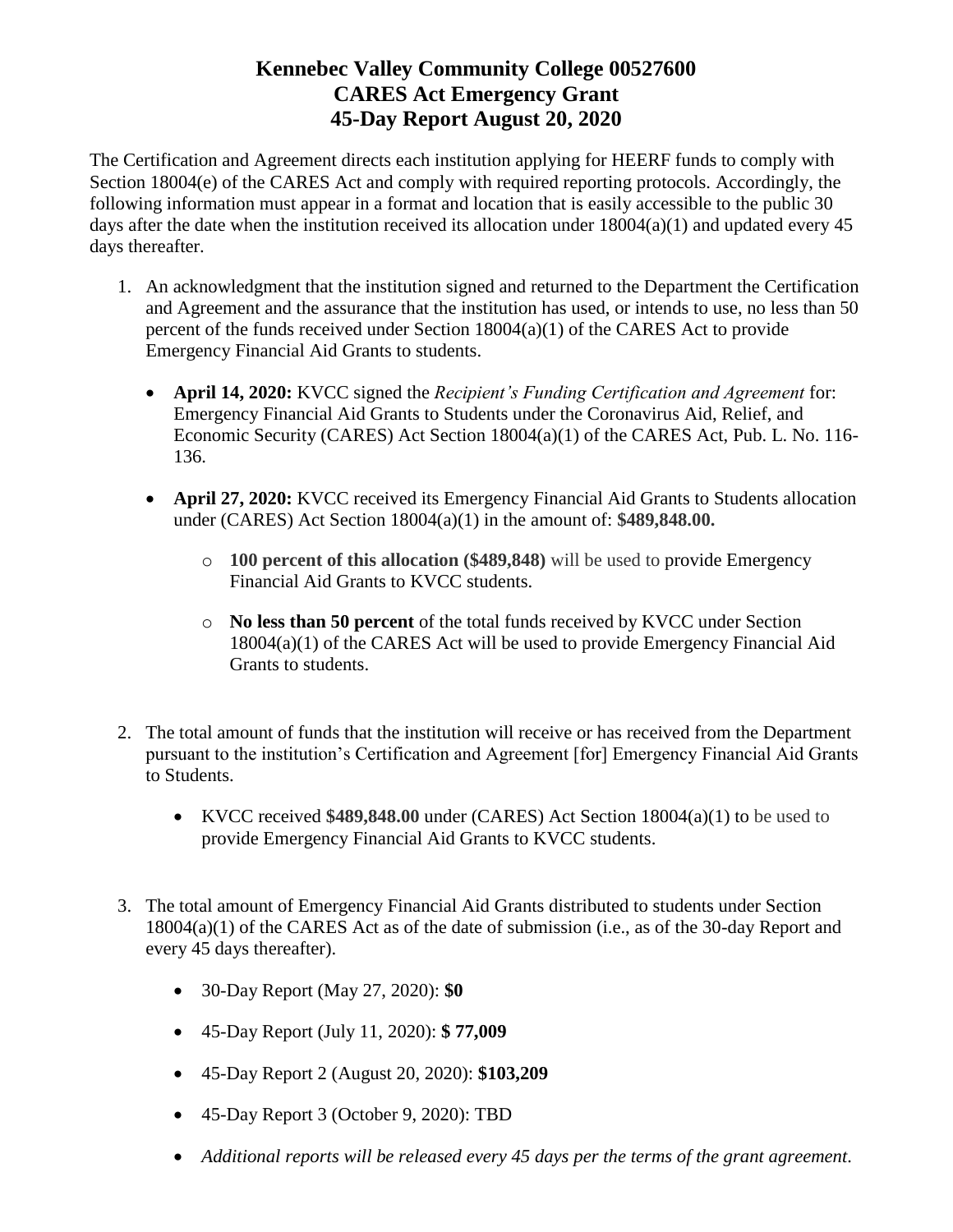- 4. The estimated total number of students at the institution eligible to participate in programs under Section 484 in Title IV of the Higher Education Act of 1965 and thus eligible to receive Emergency Financial Aid Grants to students under Section 18004(a)(1) of the CARES Act.
	- KVCC estimated the total number of eligible students to be **1,171.**
	- The following federal criteria were used to identify students who were eligible to apply for funding:
		- o Submitted and verified (if applicable) an official 2019-2020 or 2020-2021 FAFSA (Free Application for Federal Student Aid);
		- o Enrolled in a degree or certificate program at KVCC;
		- o Have a high school diploma, home school diploma, or GED;
		- o Be making satisfactory academic progress as determined by Financial Aid;
		- o Not owe a refund on a federal Title IV education grant;
		- o Not be in default on a federal Title IV education loan;
		- o Be a U.S. citizen, permanent resident, or other eligible non-citizen;
		- o Not have fraudulently exceeded federal Title IV education loan limits;
		- o Be registered with the Selective Service if male and required to register;
		- o Have a valid Social Security Number;
		- o Not have a federal or state conviction for using or distributing illegal drugs while receiving federal Title IV education assistance
		- o Not enrolled exclusively in an online program as of March 13, 2020
	- Kennebec Valley Community College added additional criteria as follows:
		- o The student must be enrolled at the time of application and be pre-registered for fall 2020 courses at KVCC.
		- o Exceptions were made for students enrolled as of March 13, 2020 and pre-registered for fall 2020 but not enrolled at the time of an application submitted during the summer 2020 semester. These students were issued  $\frac{1}{2}$  of their total CARES ACT emergency financial aid grant at the time of application approval and the second ½ of their grant will be issued early in the fall 2020 semester provided the student is enrolled at the end of the fall 2020 add/drop period.
- 5. The total number of students who have received an Emergency Financial Aid Grant to students under Section 18004(a)(1) of the CARES Act.
	- 30-Day Report (May 27, 2020): **0 students**
	- 45-Day Report (July 11, 2020): **117 students**
	- 45-Day Report 2 (August 20, 2020): **157 students**
	- 45-Day Report 3 (October 9, 2020): TBD
	- *Additional reports will be released every 45 days per the terms of the grant agreement.*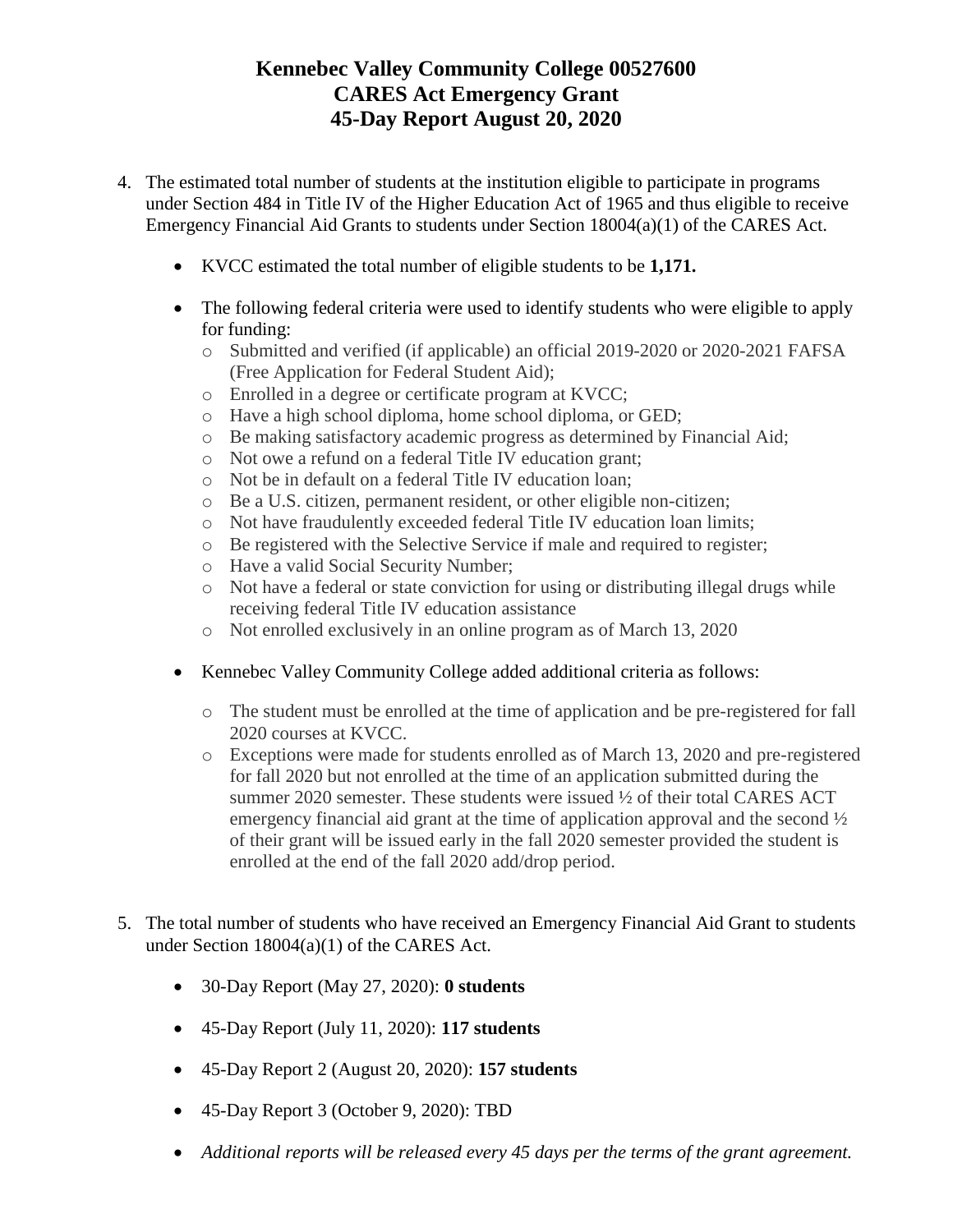- 6. The method(s) used by the institution to determine which students receive Emergency Financial Aid Grants and how much they would receive under Section 18004(a)(1) of the CARES Act.
	- Students were required to complete an online CARES Act Grant application in their myKVCC student portal.
	- In addition to the eligibility determination methodology listed in the above section  $#4$ , the following award amount determination methodology was utilized:

| <b>FAFSA Determined</b><br><b>Estimated Family</b><br><b>Contribution (EFC)</b> | <b>Total CARES ACT Award</b><br>Amount                               |
|---------------------------------------------------------------------------------|----------------------------------------------------------------------|
| EFC > \$10,000                                                                  | The amount of student request, up<br>to \$500.00 (range \$200-\$500) |
| $EFC$ > = \$3,000                                                               | \$500.00                                                             |
| EFC < \$3,000                                                                   | \$1,000.00                                                           |

- Financial aid grants to students for are only permitted for expenses related to the disruption of campus operations due to coronavirus (including eligible expenses under a student's cost of attendance such as food, housing, course materials, technology, health care, and child care).
- 7. Any instructions, directions, or guidance provided by the institution to students concerning the Emergency Financial Aid Grants.
	- Email Date: **May 29, 2020**
		- o Email Contents:



### Dear KVCC Students:

Congress recently passed the Coronavirus Aid, Relief, and Economic Security (CARES) Act to provide some relief to students and colleges from the economic fallout related to the COVID-19 pandemic. CARES Act emergency funds are for the sole purpose of providing emergency financial grants to students for their expenses related to the disruption of campus operations due to COVID-19, such as housing, food, course materials, technology, healthcare and childcare expenses

- . The link below will take you to the web page with information regarding the CARES Act. **CARES Act**
- The application to request emergency funds will be found in your Student Portal. o Log in with your user name and password.
	- o Complete the application.
	- o Applications are reviewed every 2 weeks.

Please note that there are federal eligibility requirements. The criteria are listed in the above link for the CARES Act. If you have questions about eligibility please contact financialaid@kvcc.me.edu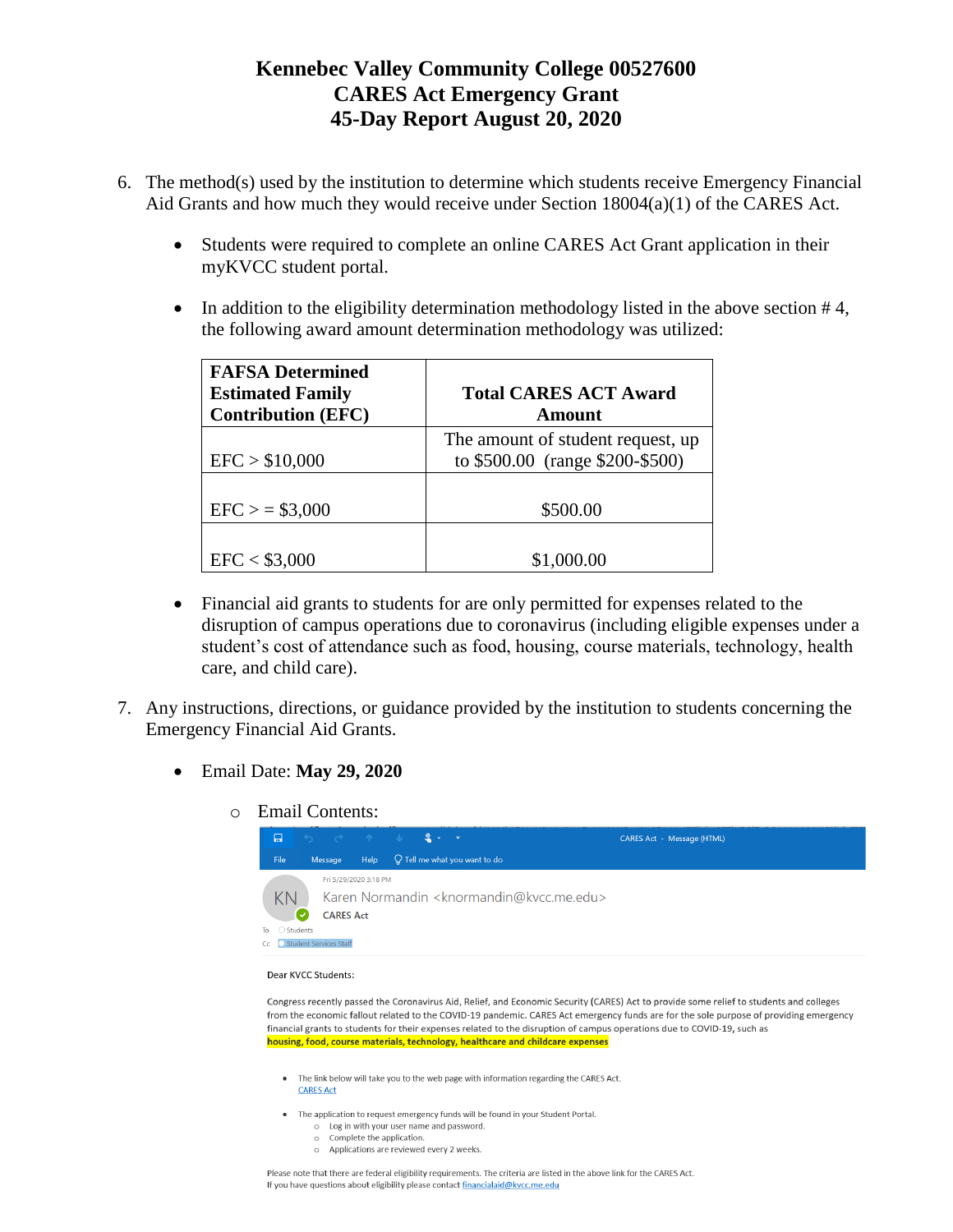- KVCC Mobile App Announcement Date: **May 29, 2020**
	- o Mobile APP Contents:



Here is the link that was included in the email: https://www.kvcc.me.edu/admissions-financial-aid /tuition-aid/aid-programs/cares-act/

#### Dear KVCC Students:

Congress recently passed the Coronavirus Aid, Relief, and Economic Security (CARES) Act to provide some relief to students and colleges from the economic fallout related to the COVID-19 pandemic. CARES Act emergency funds are for the sole purpose of providing emergency financial grants to students for their expenses related to the disruption of campus operations due to COVID-19, such as housing, food, course materials, technology, healthcare and childcare expenses

- The link below will take you to the web page with information regarding the CARES Act.
- **CARES Act**
- The application to request emergency funds will be found in your Student Portal.
- Log in with your user name and password.
- Complete the application.
- Applications are reviewed every 2 weeks.

Please note that there are federal eligibility requirements. The criteria are listed in the above link for the CARES Act. If you have questions about eligibility please contact financialaid@kvcc.me.edu

Have a wonderful weekend-Karen

#### Karen Normandin Dean of Student Affairs & Enrollment

Kennebec Valley Community College 92 Western Avenue Fairfield, Maine 04937

Mobile: 207.509.0575 Office: 207.453.5019

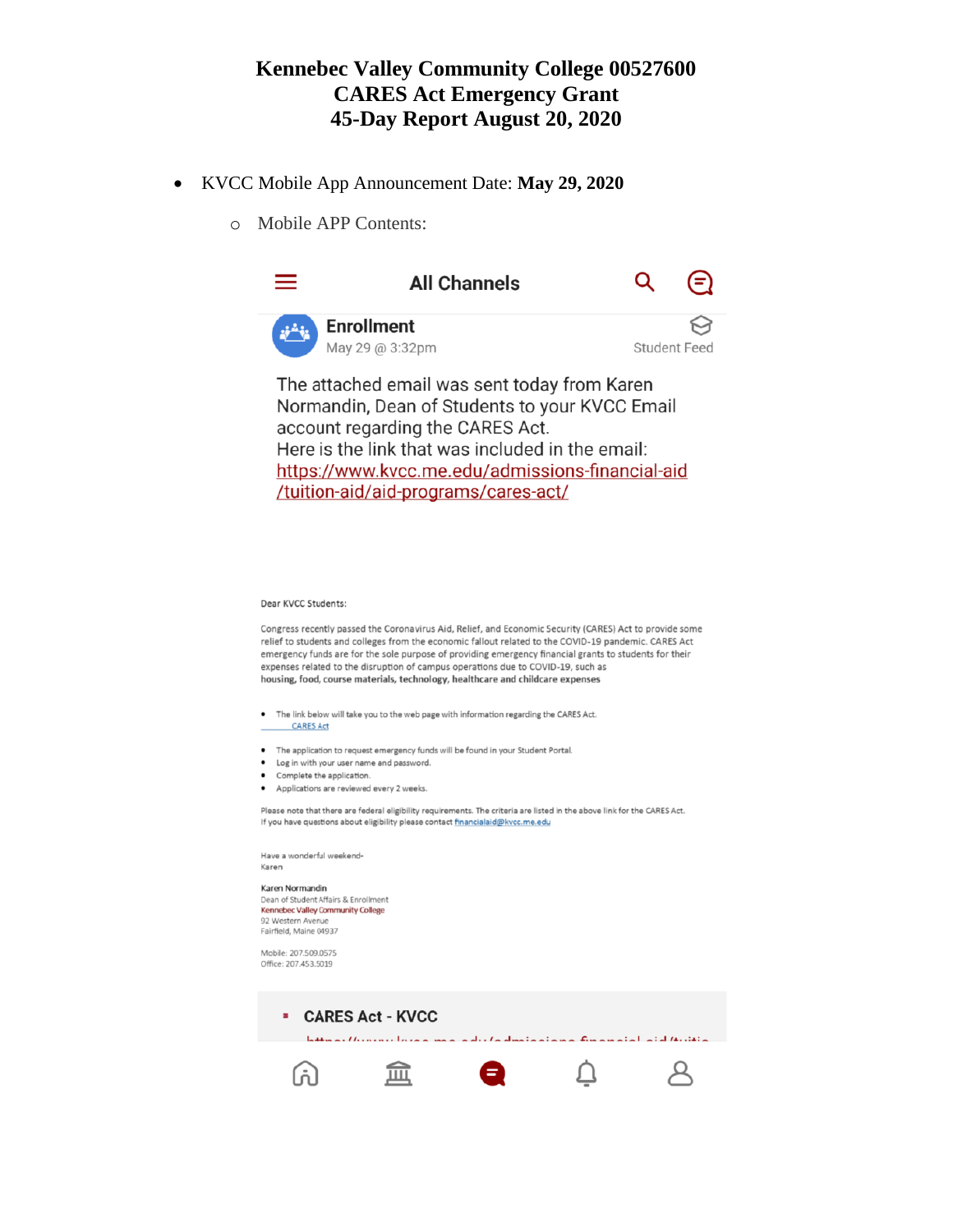- KVCC CARES ACT Webpage Publish Date: **May 27, 2020**
	- o Webpage URL: [https://www.kvcc.me.edu/admissions-financial-aid/tuition](https://www.kvcc.me.edu/admissions-financial-aid/tuition-aid/aid-programs/cares-act/)[aid/aid-programs/cares-act/](https://www.kvcc.me.edu/admissions-financial-aid/tuition-aid/aid-programs/cares-act/)
	- o Webpage Contents:
	- o **Frequently Asked Questions**
	- o WHAT IS THE CARES ACT AND WHERE DID THE FUNDING FOR THE EMERGENCY GRANTS COME FROM?
		- The Coronavirus, Relief and Economic Security (CARE) act was passed by Congress and signed into law on March 27, 2020. One aspect of the act was the creation of the Higher Education Emergency Relief Fund (HEERF). The Cares act provides funds to institutions for emergency financial aid grants to students whose lives have been disrupted by the COVID-19 pandemic.
	- o WHAT IS THE CARES ACT AND WHERE DID THE FUNDING FOR THE EMERGENCY GRANTS COME FROM?
		- The Coronavirus, Relief and Economic Security (CARE) act was passed by Congress and signed into law on March 27, 2020. One aspect of the act was the creation of the Higher Education Emergency Relief Fund (HEERF). The Cares act provides funds to institutions for emergency financial aid grants to students whose lives have been disrupted by the COVID-19 pandemic.
	- o WHO IS ELIGIBLE FOR CARES ACT EMERGENCY AID GRANTS?
		- Because CARES Act emergency funds are federally funded, eligibility has been restricted by the U.S. Department of Education to students who have filed a Free Application for Federal Student Aid (FAFSA) and participate in the federal student aid programs.
		- To be eligible, a student must:
		- KVCC has received an official 2019-2020 or 2020-2021 FAFSA (Free Application for Federal Student Aid)
		- Be enrolled in a degree or certificate program at KVCC;
		- Have a high school diploma, home school diploma, or GED;
		- Be making satisfactory academic progress as determined by Financial Aid;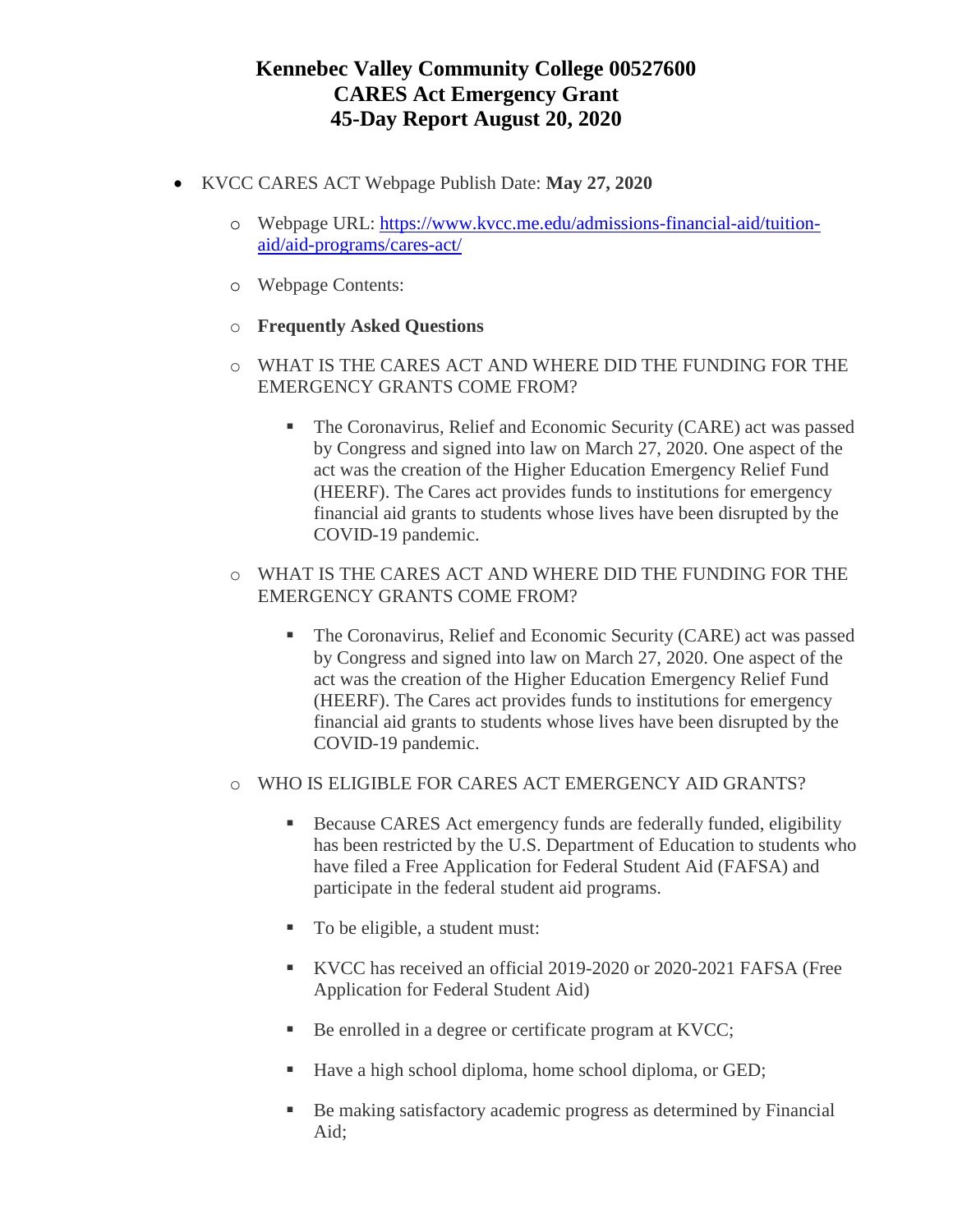- Not owe a refund on a federal Title IV education grant;
- Not be in default on a federal Title IV education loan;
- Be a U.S. citizen, permanent resident, or other eligible non-citizen;
- Not have fraudulently exceeded federal Title IV education loan limits;
- Be registered with the Selective Service if male and required to register;
- Have a valid Social Security Number;
- Not have a federal or state conviction for using or distributing illegal drugs while receiving federal Title IV education assistance
- Not enrolled exclusively in an online program as of March 13, 2020
- o DO I NEED TO APPLY FOR THE CARES ACT EMERGENCY GRANT AND HOW WILL I RECEIVE MY EMERGENCY GRANT?
	- Students will complete an Emergency Grant Request Form. The form is in the [Student Information Portal.](http://my.kvcc.me.edu/) Applications will be reviewed biweekly. Upon meeting eligibility requirements, the amount of the emergency grant aid will be determined by a review of the request form (amount requested by the student and need for assistance as related to COVID-19) and the student's expected family contribution. Funds will range from \$200 to \$1,000.
	- Checks will be mailed to the student's home address as recorded in the College's Student Information System.
	- Checks will be processed and mailed five (5) days following approval of the student's application. Ineligible students will be notified in writing.
- o HOW MUCH EMERGENCY GRANT MONEY WILL I RECEIVE?
	- The amount of emergency grant aid will be connected to the student's expected family contribution as determined by the completion of the FAFSA (Free Application of Federal Financial Aid).
- o WHAT IF I NEED MORE MONEY THAN THE EMERGENCY GRANT I RECEIVED?
	- We understand that students have significant financial needs during this time. These emergency grants are meant to help meet your financial needs, but we know the grants may not be enough money for many students. If you are having substantial financial difficulties, please reach out to the Office of Financial Aid and Scholarships for information on other resources that may be available.